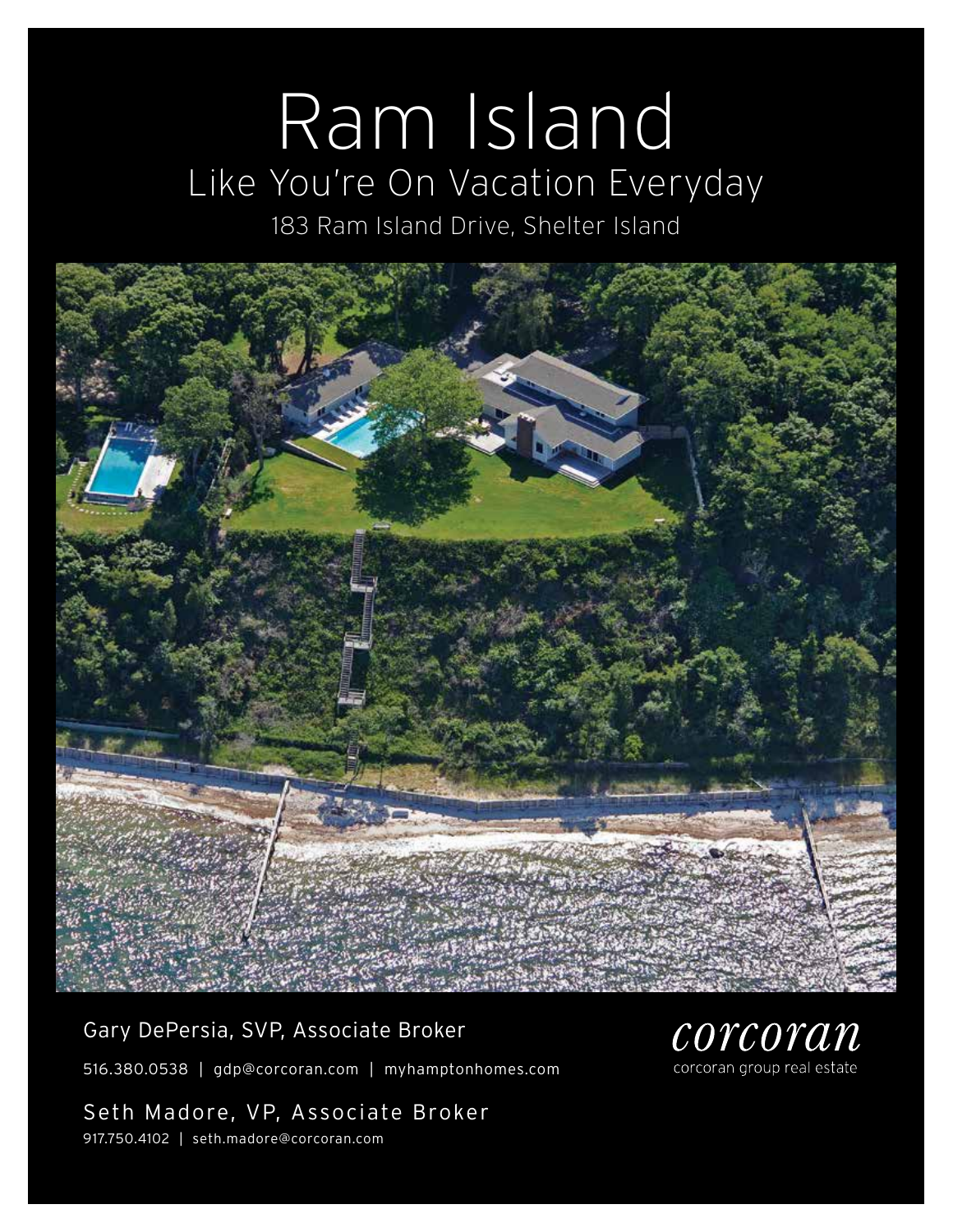## Ram Island: like you're on vacation everyday

Shelter Island. You remember the feeling. You're on holiday on the coast of some Caribbean isle or on the cliffs of a European town overlooking the Mediterranean. Each morning when your head leaves the pillow, a glorious sunrise awaits and you KNOW you are on vacation with broad expanses of water dotted with boats and vistas of other shores. Much closer to home you can recreate that feeling each and every day when you own this two story, 4 bedroom retreat poised above 280' of beachfront on the brink of Gardiner's Bay with sweeping vistas to the North Fork, Montauk, and beyond. The 20' x 42' heated Gunite pool sits between house and water with 180° views of the busy bay serviced by a legal guest house that redines what a pool cabana can be. Your own staircase brings you and lucky guests down to your own beach, protected by 250' of bulkheading. Head over to Sunset Beach for Sunday cocktails or Sag Harbor for the lobster salad at B. Smith's. Best of all, you won't need a passport, a pat down or a plane ticket. Just get in your car and head East. The excitement builds on the short ferry ride over. When you get there, you'll know.....and remember. Exclusive. WEB# 31894





## Pool House

Aerial View

Kitchen

|                                                                                                                                          | Property Details / Amenities / Features                                                                                                                                                                          |                                                                                                                                                                                             |                    |
|------------------------------------------------------------------------------------------------------------------------------------------|------------------------------------------------------------------------------------------------------------------------------------------------------------------------------------------------------------------|---------------------------------------------------------------------------------------------------------------------------------------------------------------------------------------------|--------------------|
| - Built In 1967<br>- Post-Modern<br>- Bayfront (Cliff Side)<br>- 2 Stories<br>$-3,570$ SF+/-<br>- 2 Acres<br>- 2 Stories<br>-1 Fireplace | - Hardie Plank Exterior<br>- 4 Bedrooms<br>- 4 Full Bathrooms<br>- 370' of Private Beach Frontage<br>- 3" Oak Flooring<br>- Mahogany Decks Outside<br>- 2+/- Zone Oil Hot Air Heat<br>- Central Air Conditioning | - Central Vacuum<br>- Well Water<br>- Water Filter Installed<br>- Private Driveway<br>- Integrated 4-Car Garage with<br>Glass Doors<br>- 20'x42' Heated Gunite Pool<br>- 2 Story Pool House |                    |
| - Living Room with Fireplace<br>- Dining Room<br>- Library/Den<br>- Pantry/Mudroom/ Laundry<br>- Full Bathroom                           | First Floor<br>- Eat-In Kitchen with:<br>- Breakfast Area<br>- Sub Zero Refrigerator<br>- Under the Counter Sub<br>Zero Ice Maker<br>- Kitchenaid Dishwasher<br>- 2-Thermador Wall Ovens<br>- Glass Cook Top     | - Master Bedroom with:<br>- 2-Walk-In Closets<br>- Large Cedar Closets<br>- Master Bathroom                                                                                                 | <b>Living Room</b> |
| <b>Second Floor</b>                                                                                                                      |                                                                                                                                                                                                                  | <u>Lower Level </u>                                                                                                                                                                         |                    |
| - 2 Bedrooms with Shared                                                                                                                 | - Storage and Mechanical Room                                                                                                                                                                                    | - 4-Car Garage                                                                                                                                                                              |                    |

- 2 Stories
- Living Room
- Wet Bar
- Spiral Stair Case - Bedroom
- Full Bathroom

- Full Unfinished Walk Out Lower Level



Full Bathroom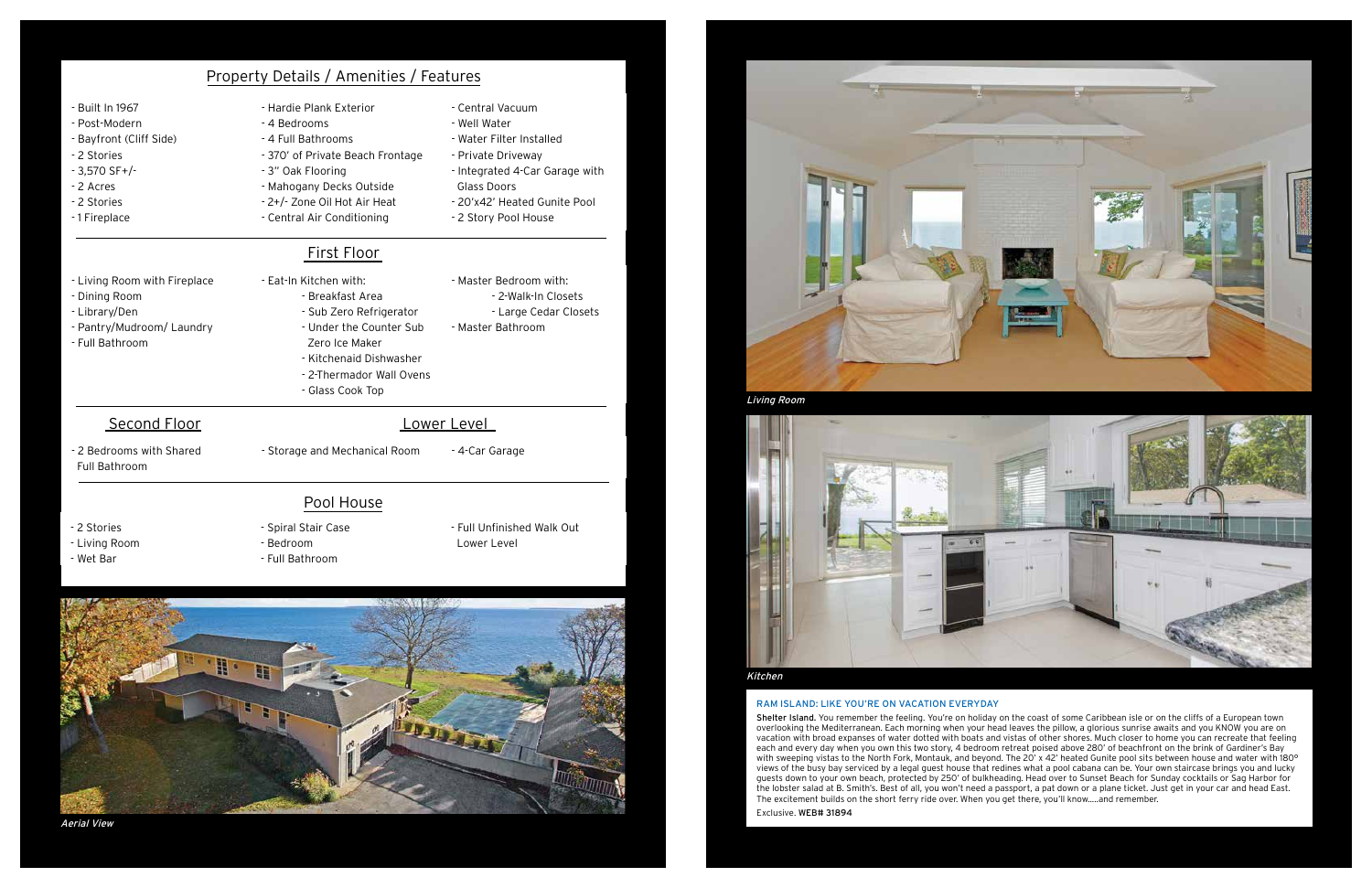Master Bathroom





Guest Bedroom **Rear Exterior with Pool** 





Guest House Living Room Guest House Bedroom





Study Guest Bedroom



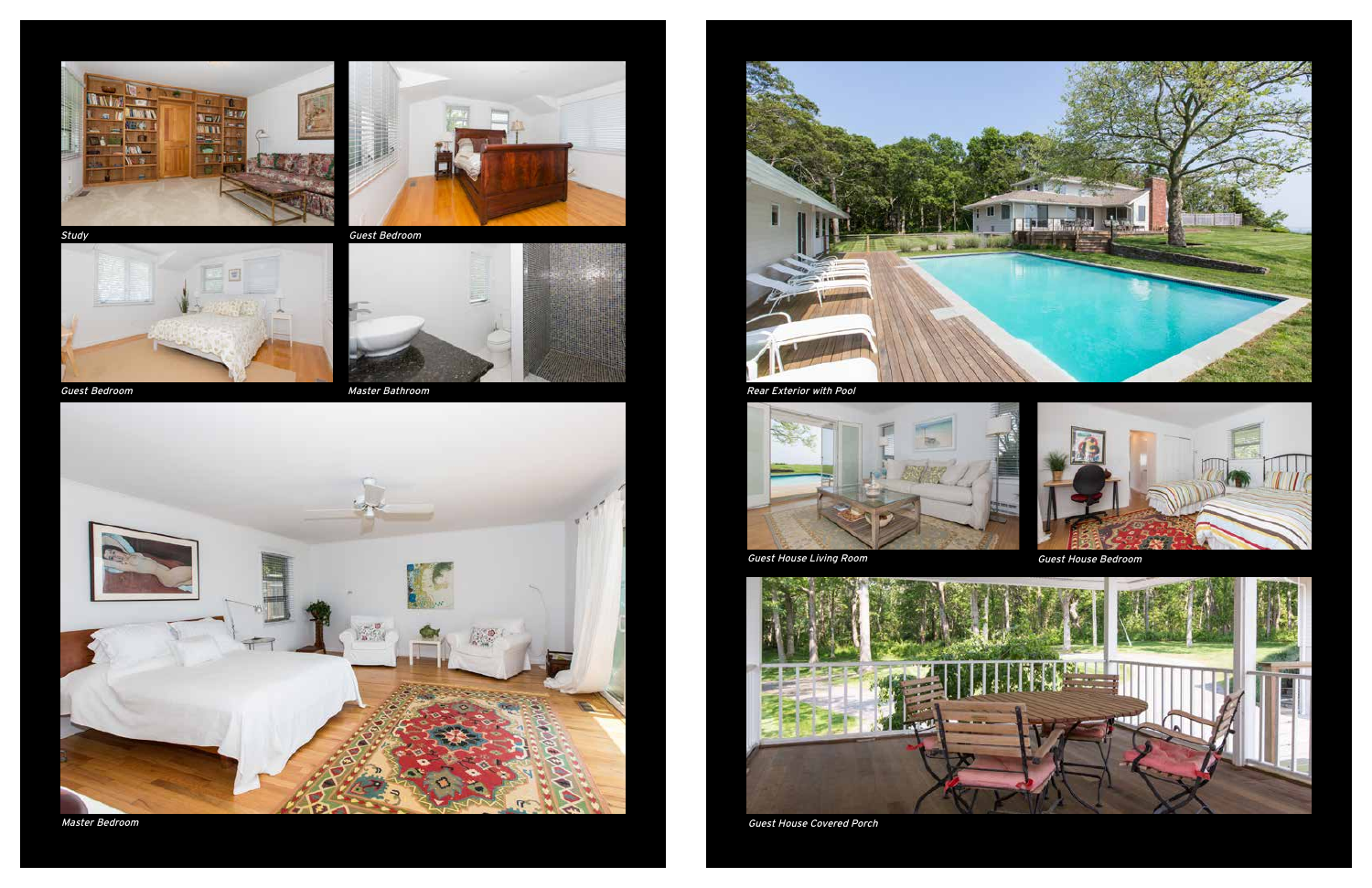



**Bay Front Property** 



Property View